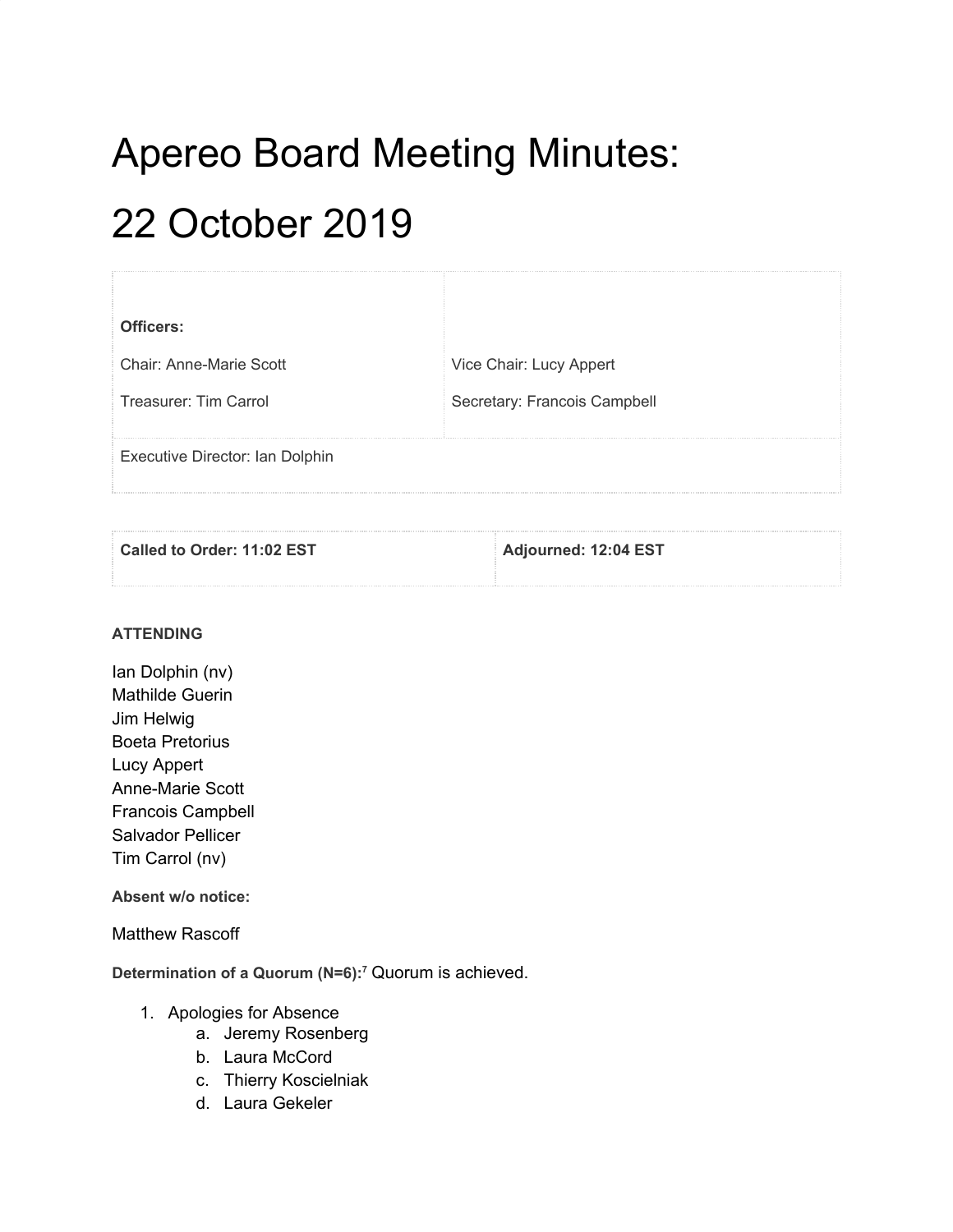- 2. Minutes of the previous meeting and matters arising
	- a. Accepted, with suggestions to review format for better parsing and readability.
		- i. Acceptance of the minutes: **Moved** by Jim Helwig, **Seconded** by Lucy Appert
	- b. Board to review the document and suggest format and template.
	- c. Andrew Petro has suggested including sections of the minutes into the newsletter
	- d. Tim Carrol: Has mentioned that journalling is valued, and would like to suggest formatting the document into a few potential formats. To be expanded upon off list.
- 3. Financial Reports
	- a. Scheduled by Board Finance Group: Sakai historical [accounting](#page-4-0) issue proposal ( See [appendix](#page-4-0) A )
		- i. Proposal had been discussed by Board Finance Group and accountants. Linda Cooper has assisted in creating a proposal
		- ii. Historical background was provided
		- iii. Proposal: Reallocation of Funds. A reallocation of funds between Sakai and the Foundation was proposed to address the Sakai deficit that arose during the Transition Period (October 2015 to March 31, 2018). As of March 31, 2018 (end of Transition Period), Sakai's ending fund balance was \$426,538. The proposal involves a one-time reallocation of the beginning fund balance (deficit) between the Foundation and Sakai of \$426,538 to make the Sakai fund balance whole as of March 31, 2018. The change is reflected on the Statement of Functional Revenues and Expenses.
		- iv. An opportunity was provided for further questions or concerns
		- v. Vote called. Passed nem con with vote: 7 in favor..
	- b. Regular Reports Whilst Open Apereo 2019 finances are not fully reconciled, the Foundation incurred a substantial loss on Open Apereo 2019. The Executive Director recommended the following actions to mitigate the loss:
		- 1. Continue to prioritize collection of aging receivables
		- 2. Reduce Foundation travel, particularly long-haul, effective immediately. Schedule a Board discussion on travel more broadly for the November 2019 Board call.
		- 3. Continue to hold the redevelopment of apereo.org into the new year.
		- 4. Reduce ED compensation by 20% from December 1st 2019. Schedule a review in February 2020.

Jim Helwig proposed adoption of the recommendations. **Seconded** by Boeta Praetorius and carried nem con.

- c. It was further agreed to hold an extended Board call in November 2019 to discuss areas of Foundation strategy which might require realignment, including
	- i. Events
	- ii. Large restructure of the event structure for the annual conference
	- iii. Broader agenda of OpenSource Sustainability objectives
	- iv. Effective partnerships
		- 1. Purpose and effectiveness
		- 2. Resourcing
	- v. Advocacy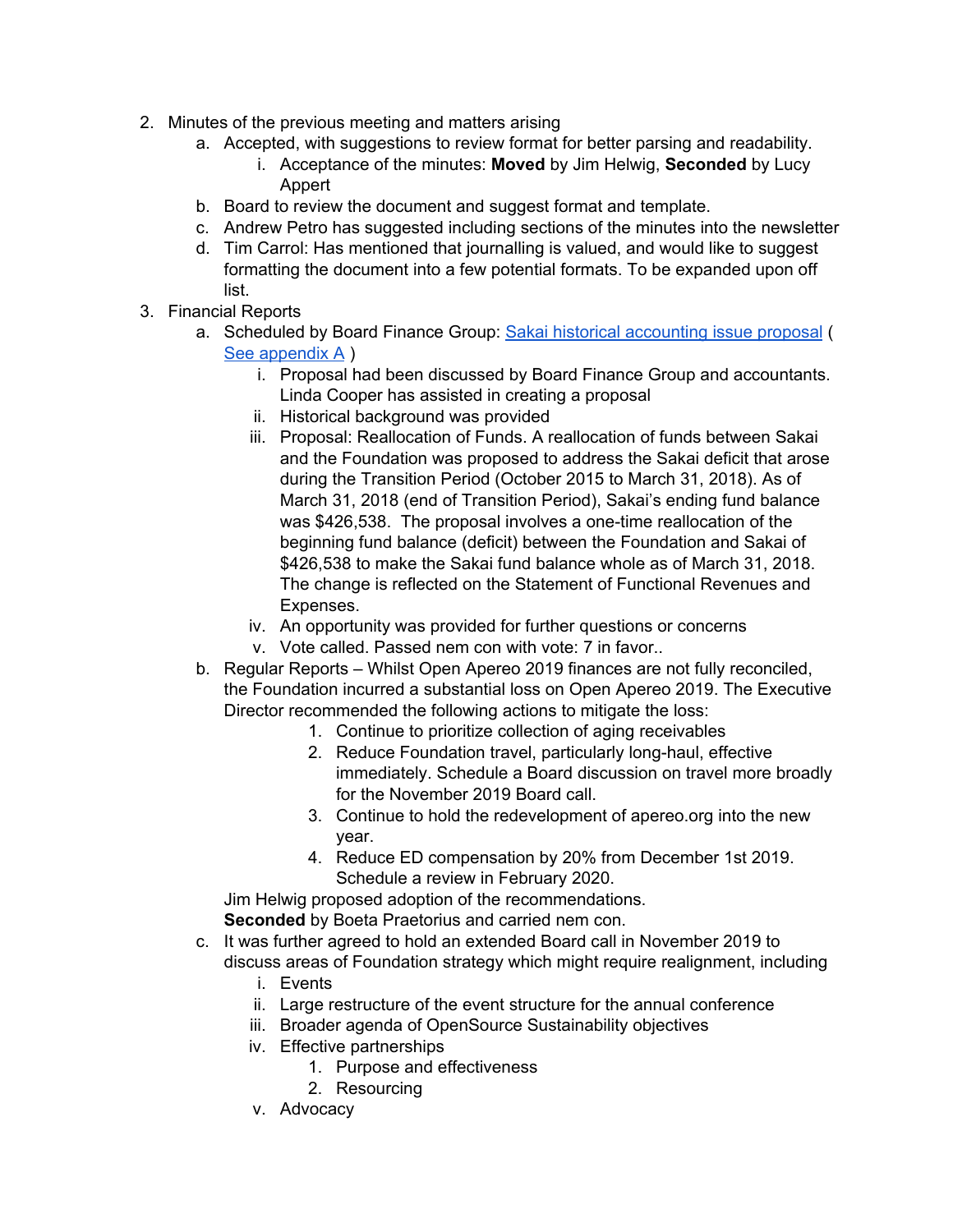- vi. A Paper will be developed to facilitate this discussion.
- d. Chair may not be able to attend and a discussion is had to either have the vice chair the meeting or move the date.
- e. Jim Helwig suggests a 90 minute meeting as a change in order to accomodate the discussion.
- f. Doodle will be developed to confirm the new dates for November as the chair will not be present and for December as the December meeting will be on Christmas eve.
- 4. Advocacy Please review the **Advocacy [brainstorming](https://docs.google.com/document/d/1CrdpGM5LYRReDxPIqhPiiGsA39HmtGhcOgZ1fTUTR6w/edit#heading=h.8yewsk3518cg)** notes
	- a. Equipping Advocates What is needed?
		- i. As a result of running out of time it will be wrapped into the November board meeting.
- 5. Apereo-ESUP-Portail meeting notes, 27 September 2019 Currently confidential, as some items have yet to be announced to the community.

#### **Motion to Adjourn: Lucy Appert**

#### **Second: Boeta Pretorius**

**Approved** *Nem con***.**

**Adjournment:** 1204 hrs (EST)

#### **Action Items:**

| Date                  | <b>Item</b>                                                                                                                                                                              | <b>Target Completion</b> | Responsible                              |
|-----------------------|------------------------------------------------------------------------------------------------------------------------------------------------------------------------------------------|--------------------------|------------------------------------------|
| <b>27 August 2019</b> | <b>Strategic Planning -</b><br>Theme $2$ :<br>Partnerships.<br><b>AXIES - Discussions</b>                                                                                                | December 2019            | lan Dolphin,<br><b>Francois Campbell</b> |
| <b>27 August 2019</b> | <b>Strategic Planning -</b><br>Theme 5: Newsletter<br><b>Anne-Marie</b><br>volunteers to create a<br>document to outline<br>this analysis. Scope<br>was subsequently<br><b>Broadened</b> | 30 November 2019         | <b>Anne-Marie Scott</b>                  |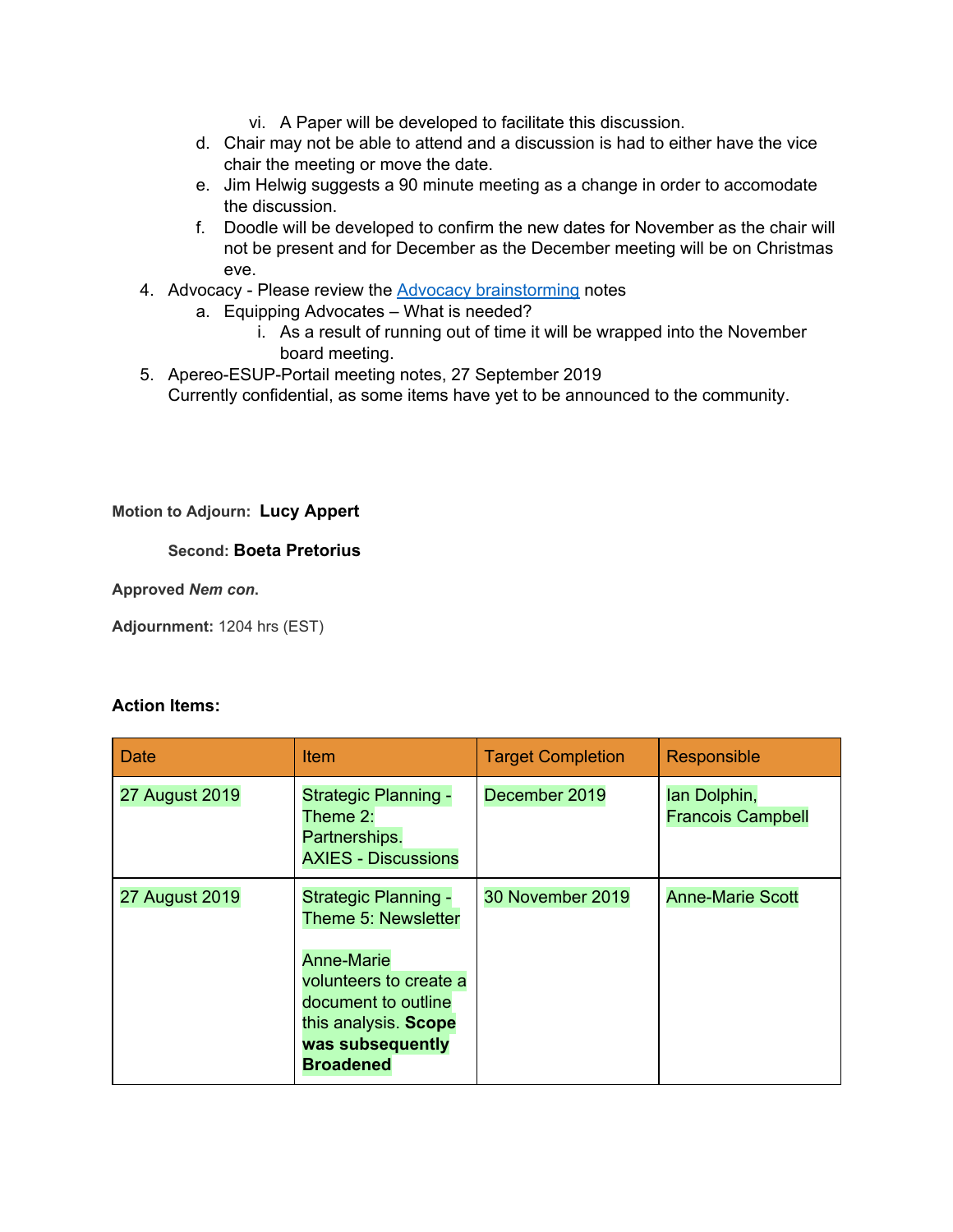| 27 September 2019 | Develop a strategic<br>skill acquisition<br>lack/desires matrix                                      | 22 October 2019 | <b>Francois Campbell</b> |
|-------------------|------------------------------------------------------------------------------------------------------|-----------------|--------------------------|
| 22 October 2019   | <b>Modify Minutes to</b><br>closer resemble a<br>Journal and changes<br>in format to support<br>this | 21 January 2019 | <b>In Discussion</b>     |

### **Executive Director's Notes**

# **ED's Notes, October 2019 Apereo Board Call 17 October 2017 (Draft: Work in progress)**

### <span id="page-3-0"></span>**1) Finance**

# a) **Historic Sakai Accounting Issue**

The Board Finance Group will bring a proposal to the meeting.

## b) **General Reports**

I have requested two financial reports for the meeting; one with the above issue resolved as per the Finance Group proposal, and one without. I do not have these at the time of writing, but the Board should pay particular attention to the cash position, and accounts receivable aging.

# **2) Open Apereo 2020 Planning**

a) Planning is proceeding well. Sub-groups are working on the agenda of the first two days. **Day 1** will provide an overview of a range of Apereo software community activities, integration stories, critical standards, together with presentations from regional and national communities. A keynote and panel session will frame the day. Current proposal for a panel is "Feeling the Elephant: Thinking beyond the NGDLE - A next generation learning ecosystem?". Planning notes for day 1 are here

[https://docs.google.com/document/d/1O-wcqMAMpQeVOSI\\_V0pDixUCKFhJK98](https://docs.google.com/document/d/1O-wcqMAMpQeVOSI_V0pDixUCKFhJK98wueF7P_S5uis/edit#) [wueF7P\\_S5uis/edit#](https://docs.google.com/document/d/1O-wcqMAMpQeVOSI_V0pDixUCKFhJK98wueF7P_S5uis/edit#)

- b) "**Digital Pedagogy Day**" (working title) *(Notes to be added after 17OCT planning call)*
- c) Salvador Pellicer has drawn together a **welcoming policy** which meets objectives identified in Board list discussion. This can be found at [https://docs.google.com/document/d/1ODamRPy6YrGXgELmOQ353BzWhb1wg](#page-3-0) [oVH/edit#heading=h.gjdgxs](#page-3-0) The policy is currently being discussed by the Conference Planning Group, with the intention

of publishing a draft via the announcements and open lists.

# **3) CAS Supporting subscription**

- a) Discussion regarding the implementation of the CAS supporting subscription has begun. I have requested clear statements of purpose from the CAS PMC for inclusion in 2020 invoicing and supporting materials.
- **4) Partnerships**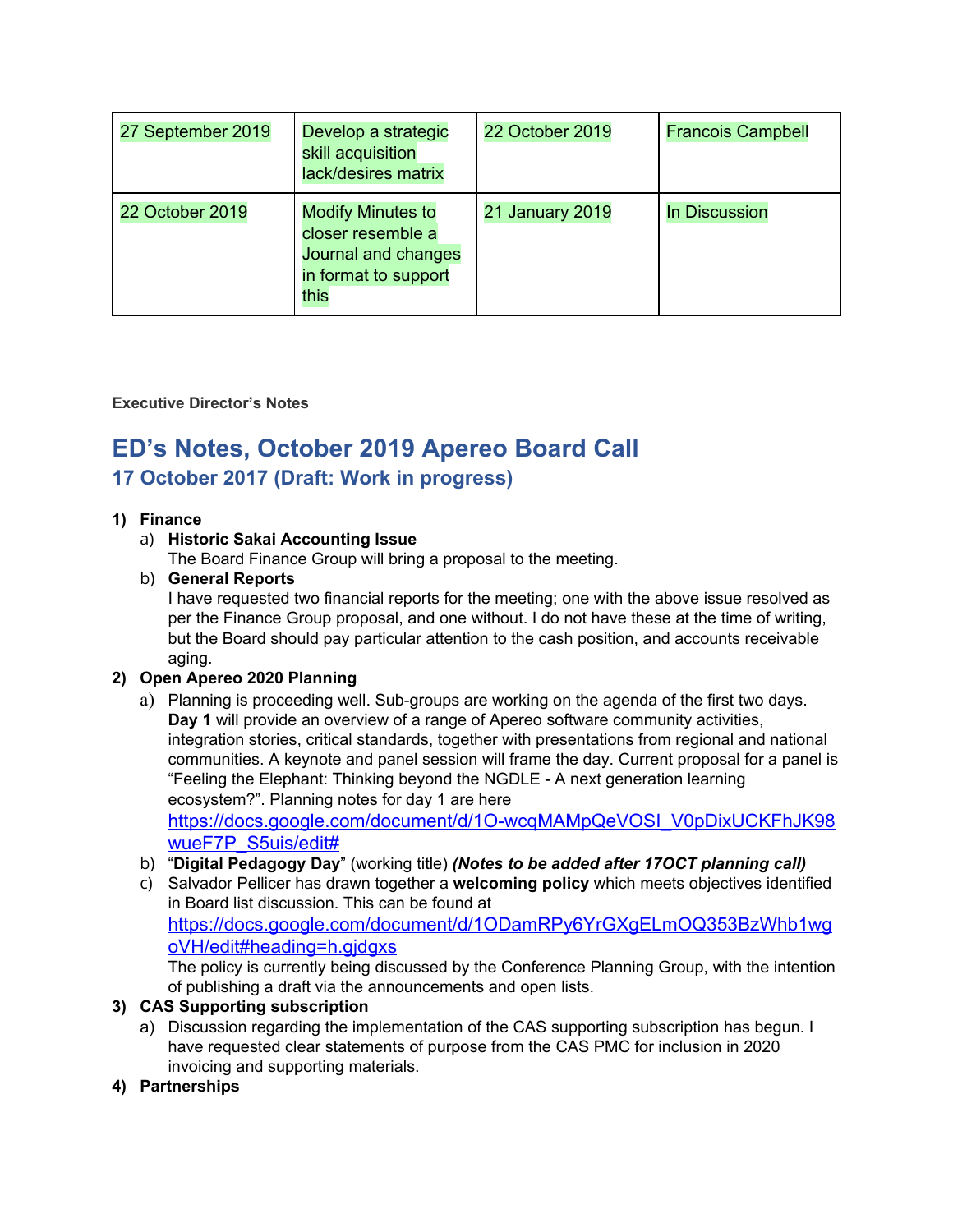## a) **OERu**

Initial call with Wayne Mackintosh of OERu ( https://oeru.org/ ) was positive. Reflecting on potential areas of collaboration for future conversations after OERu's global meeting in Dublin 30/31 November.

b) Meeting with **ESUP-Portail** Notes are available

c) **ALT**

Calls planned in early November: (a) ALT/Apereo sharing perspectives (b) Lessons from ALT Conference remote participation work to inform Open Apereo 2020 planning (c) Data privacy and surveillance event planning

### d) **British Columbia**

A call with OpenETC and BC Campus is planned for November 4<sup>th</sup>. This will take forward initial conversations held earlier this year with a broader range of participants.

e) **Japan**

Shoji Kajita, Francois Campbell and myself have held a call to discuss the draft MoU. (Circulated at

[https://docs.google.com/document/d/1sWioF2uLburtAf4BF\\_Nu9dS-Jwq6f0Ydtww](https://docs.google.com/document/d/1sWioF2uLburtAf4BF_Nu9dS-Jwq6f0YdtwwCt3HrbA0/edit) [Ct3HrbA0/edit](https://docs.google.com/document/d/1sWioF2uLburtAf4BF_Nu9dS-Jwq6f0YdtwwCt3HrbA0/edit) ) Chuck Severance will attend the AXIES Conference in Japan in December. At an appropriate point, should the MoU be agreed, the Board should consider authorizing Chuck to sign on behalf of the Foundation.

# **5) Events**

The events listing the Board requested in September can be found at [https://docs.google.com/spreadsheets/d/1VQO9xXXW2x8IqPr0SCD8zyGfrtwzXk\\_8H8G](https://docs.google.com/spreadsheets/d/1VQO9xXXW2x8IqPr0SCD8zyGfrtwzXk_8H8Gl3sAKArI/edit#gid=0) [l3sAKArI/edit#gid=0](https://docs.google.com/spreadsheets/d/1VQO9xXXW2x8IqPr0SCD8zyGfrtwzXk_8H8Gl3sAKArI/edit#gid=0)

Please feel free to add events and indicate events you plan to attend.

# <span id="page-4-0"></span>[Appendix](#page-4-0) A

# Sakai Historical - Notes

# **10 July 2019 Amended 15 August 2019 (ID) and 13 November 2019**

- 1. Until 2015, the Foundation had an interim dues structure established at its formation. This essentially merged the old Jasig and Sakai dues levels, whilst establishing dues based on member budget.
- 2. In [October](http://bit.ly/2XKb7yM) 2015 [ <http://bit.ly/2XKb7yM> ] the Foundation Board agreed to move to a more permanent structure based around a core foundational element and a "per software community" supporting subscription for those communities that chose to fundraise. Revenue was modelled around the introduction of a Sakai supporting subscription covering Sakai-specific costs after the transition.
- 3. We began to incorporate the Sakai Supporting Subscription into invoicing from 28 October 2015. This involved a process of communication explaining the structure, requesting members self-assess their dues level, then generating and transmitting an